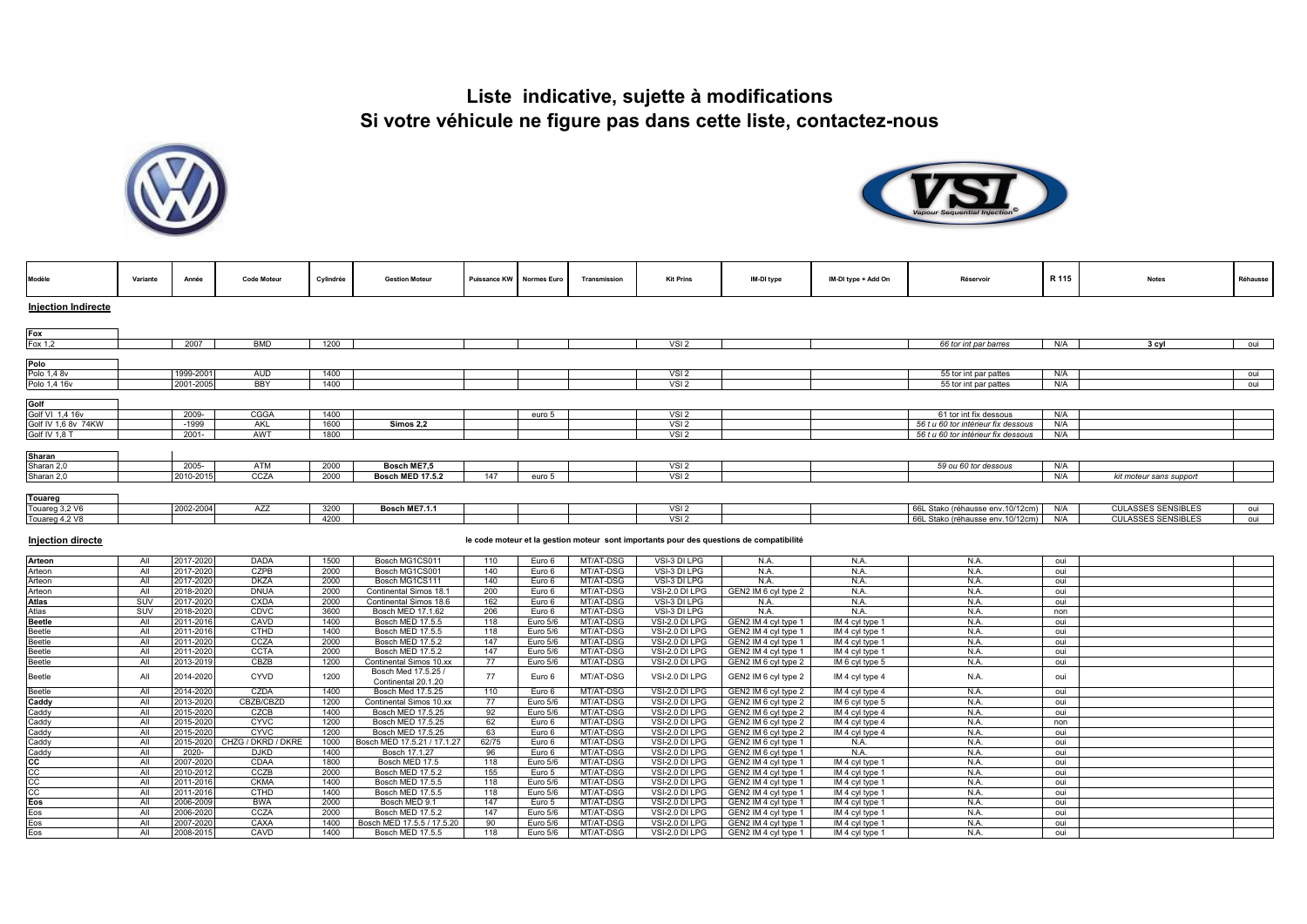



| Modèle           | Variante         | Année     | <b>Code Moteur</b>                  | Cylindrée | <b>Gestion Moteur</b>                            | Puissance KW | <b>Normes Euro</b> | Transmission | <b>Kit Prins</b> | IM-DI type           | IM-DI type + Add On      | Réservoir | R 115 | <b>Notes</b> | Réhausse |
|------------------|------------------|-----------|-------------------------------------|-----------|--------------------------------------------------|--------------|--------------------|--------------|------------------|----------------------|--------------------------|-----------|-------|--------------|----------|
| Eos              | All              | 2009-2020 | CCZB                                | 2000      | <b>Bosch MED 17.5.2</b>                          | 155          | Euro 5/6           | MT/AT-DSG    | VSI-2.0 DI LPG   | GEN2 IM 4 cyl type 1 | IM 4 cyl type 1          | N.A.      | oui   |              |          |
|                  |                  | 2009-2010 | CDVA                                | 3600      | Bosch MED 17.1.6                                 | 191          | Euro 5/6           | MT/AT-DSG    | VSI-2.0 DI LPG   | GEN2 IM 6 cyl type 2 | IM 6 cyl type 4          | N.A.      | oui   |              |          |
| Eos<br>Eos       | All              | 2011-2015 | <b>CTHD</b>                         | 1400      | Bosch MED 17.5.5                                 | 118          | Euro 5/6           | MT/AT-DSG    | VSI-2.0 DI LPG   | GEN2 IM 4 cyl type 1 | IM 4 cyl type 1          | N.A.      | oui   |              |          |
| <b>Golf V</b>    | All              | 2004-2008 | <b>BLR</b>                          | 2000      | Bosch MED 9.5.10                                 | 110          | Euro 6             | MT/AT-DSG    | VSI-2.0 DI LPG   | GEN2 IM 6 cyl type 1 | N.A.                     | N.A.      | oui   |              |          |
| Golf V           | All              | 2006-2009 | <b>BWA</b>                          | 2000      | Bosch MED 9.                                     | 147          | Euro 5             | MT/AT-DSG    | VSI-2.0 DI LPG   | GEN2 IM 4 cyl type 1 | IM 4 cyl type 1          | N.A.      | oui   |              |          |
| Golf V           | All              | 2006-2009 | <b>BMY</b>                          | 1400      | Bosch MED 9.5.10 / 17.5.1                        | 103          | Euro 5             | MT/AT-DSG    | VSI-2.0 DI LPG   | GEN2 IM 4 cyl type 1 | IM 4 cyl type 1          | N.A.      | oui   |              |          |
| Golf VI          | Hatchback        | 2007-2012 | CAXA                                | 1400      | Bosch MED 17.5.5 / 17.5.20                       | 90           | Euro 5             | MT/AT-DSG    | VSI-2.0 DI LPG   | GEN2 IM 4 cyl type 1 | IM 4 cyl type 1          | 61L       | oui   |              |          |
| Golf VI          | All              | 2007-2015 | CAXA                                | 1400      | Bosch MED 17.5.5 / 17.5.20                       | 90           | Euro 5             | MT/AT-DSG    | VSI-2.0 DI LPG   | GEN2 IM 4 cyl type 1 | IM 4 cyl type 1          | N.A.      | oui   |              |          |
| Golf V & V       | All              | 2008-2016 | CAVD                                | 1400      | Bosch MED 17.5.5                                 | 118          | Euro 5             | MT/AT-DSG    | VSI-2.0 DI LPG   | GEN2 IM 4 cyl type 1 | IM 4 cyl type 1          | N.A.      | oui   |              |          |
| Golf VI          | All              | 2009-2011 | CDAA                                | 1800      | Bosch MED 17.5                                   | 118          | Euro 5             | MT/AT-DSG    | VSI-2.0 DI LPG   | GEN2 IM 4 cyl type 1 | IM 4 cyl type 1          | N.A.      | oui   |              |          |
| Golf VI          | All              | 2009-2020 | CCZB                                | 2000      | Bosch MED 17.5.2                                 | 155          | Euro 5/6           | MT/AT-DSG    | VSI-2.0 DI LPG   | GEN2 IM 4 cyl type 1 | IM 4 cyl type 1          | N.A.      | oui   |              |          |
| Golf VI          | All              | 2009-2013 | CCZA                                | 2000      | Bosch MED 17.5.2                                 | 147          | Euro 5             | MT/AT-DSG    | VSI-2.0 DI LPG   | GEN2 IM 4 cyl type 1 | IM 4 cyl type 1          | N.A.      | oui   |              |          |
| Golf VI          | All              | 2010-2013 | <b>CBZA/CBZB</b>                    | 1200      | Continental Simos 10.xxx                         | 63/77        | Euro 5             | MT/AT-DSG    | VSI-2.0 DI LPG   | GEN2 IM 6 cyl type 2 | IM 6 cyl type 5          | N.A.      | oui   |              |          |
| Golf V & VI      | All              | 2011-2020 | CAWB                                | 2000      | Bosch MED 17.5                                   | 147          | Euro 5/6           | MT/AT-DSG    | VSI-2.0 DI LPG   | GEN2 IM 4 cyl type 1 | IM 4 cyl type 1          | N.A.      | oui   |              |          |
| Golf VI          | All              | 2011-2016 | <b>CTHD</b>                         | 1400      | Bosch MED 17.5.5                                 | 118          | Euro 5/6           | MT/AT-DSG    | VSI-2.0 DI LPG   | GEN2 IM 4 cyl type 1 | IM 4 cyl type 1          | N.A.      | oui   |              |          |
| Golf VI          | Convertible      | 2013-2016 | CYVD                                | 1200      | Bosch MED 17.5.25 /<br>Continental Simos 20.1.20 | 77           | Euro 6             | MT/AT-DSG    | VSI-2.0 DI LPG   | GEN2 IM 6 cyl type 2 | N.A.                     | N.A.      | oui   |              |          |
| Golf VI          | Convertible      | 2013-2016 | CZCA                                | 1400      | Bosch MED 17.5.25                                | 92           | Euro 6             | MT/AT-DSG    | VSI-2.0 DI LPG   | GEN2 IM 6 cvl type 2 | N.A                      | N.A.      | oui   |              |          |
| Golf VII         | All              | 2012-2020 | CHPA                                | 1400      | Bosch MED 17.5.21                                | 103          | Euro 6             | MT/AT-DSG    | VSI-2.0 DI LPG   | GEN2 IM 6 cvl type 2 | N.A.                     | N.A.      | oui   |              |          |
| Golf VII         | All              | 2012-2020 | <b>CPTA</b>                         | 1400      | Bosch MED 17.5.21                                | 103          | Euro 6             | MT/AT-DSG    | VSI-2.0 DI LPG   | GEN2 IM 6 cyl type 2 | N.A.                     | N.A.      | oui   |              |          |
| Golf VII         | All              | 2012-2020 | <b>CXSA</b>                         | 1400      | Bosch MED 17.5.21                                | 90           | Euro 6             | MT/AT-DSG    | VSI-2.0 DI LPG   | GEN2 IM 6 cyl type 2 | N.A.                     | N.A.      | oui   |              |          |
| Golf VII GT      | All              | 2013-2020 | CHHA                                | 2000      | Continental Simos 18.1                           | 169          | Euro 6             | MT/AT-DSG    | VSI-3 DI LPG     | N.A.                 | N.A.                     | N.A.      | oui   |              |          |
| Golf VII         | All              | 2013-2020 | CHHB                                | 2000      | Conti Simos 18.1 / 18.6                          | 162          | Euro 6             | MT/AT-DSG    | VSI-3 DI LPG     | N.A.                 | N.A.                     | N.A.      | oui   |              |          |
| Golf VII         | All              | 2013-2020 | CJXB/CJXC/CJXD/CJXE<br>/CJXG        | 2000      | Continental Simos 18.1                           | 206-228      | Euro 6             | MT/AT-DSG    | VSI-3 DI LPG     | N.A.                 | N.A.                     | N.A.      | oui   |              |          |
| Golf VII         | All              | 2013-2020 | <b>CXDA</b>                         | 2000      | Continental Simos 18.6                           | 162          | Euro 6             | MT/AT-DSG    | VSI-3 DI LPG     | N.A.                 | N.A.                     | N.A.      | oui   |              |          |
| <b>Golf VII</b>  | All              | 2013-2020 | CZCA                                | 1400      | Bosch MED 17.5.25                                | 92           | Euro 5/6           | MT/AT-DSG    | VSI-2.0 DI LPG   | GEN2 IM 6 cyl type 2 | IM 4 cyl type 4          | N.A.      | oui   |              |          |
| Golf VII         | Variant          | 2013-2020 | CZCA                                | 1400      | Bosch MED 17.5.25                                | 92           | Euro 6             | MT/AT-DSG    | VSI-2.0 DI LPG   | GEN2 IM 6 cyl type 2 | IM 4 cyl type 4          | 77L       | oui   |              |          |
| Golf VII         | All              | 2014-2020 | CHZC                                | 1000      | Bosch MED 17.5.21 / 17.1.27                      | 81           | Euro 6             | MT/AT-DSG    | VSI-2.0 DI LPG   | GEN2 IM 6 cyl type 1 | IM 6 cyl type 1 + Add-on | N.A.      | oui   |              |          |
| <b>Golf VII</b>  | All              | 2014-2020 | CJZA                                | 1200      | Bosch MED 17.5.21 & 25                           | 77           | Euro 6             | MT/AT-DSG    | VSI-2.0 DI LPG   | GEN2 IM 6 cyl type 2 | IM 4 cyl type 2+Add-on   | N.A.      | oui   |              |          |
| Golf VII         | All              | 2014-2020 | CJZB                                | 1200      | Bosch MED 17.5.25                                | 63           | Euro 6             | MT/AT-DSG    | VSI-2.0 DI LPG   | GEN2 IM 6 cyl type 2 | IM 4 cyl type 2+Add-on   | N.A.      | oui   |              |          |
| Golf VII         | All              | 2014-2020 | <b>CUKB</b>                         | 1400      | Bosch MED 17.1.21                                | 110          | Euro 6             | MT/AT-DSG    | VSI-2.0 DI LPG   | GEN2 IM 6 cyl type 2 | N.A.                     | N.A.      | oui   |              |          |
| Golf VII         | Variant          | 2014-2020 | CZDA                                | 1400      | Bosch MED 17.5.25                                | 110          | Euro 6             | MT/AT-DSG    | VSI-2.0 DI LPG   | GEN2 IM 6 cyl type 2 | IM 4 cyl type 4          | 77L       | oui   |              |          |
| Golf VII         | All              | 2014-2020 | <b>CZEA</b>                         | 1400      | Bosch MED 17.5.25                                | 110          | Euro 6             | MT/AT-DSG    | VSI-2.0 DI LPG   | GEN2 IM 6 cyl type 2 | IM 4 cyl type 4          | N.A.      | oui   |              |          |
| Golf VII         | All              | 2015-2020 | CZDA                                | 1400      | Bosch MED 17.5.25                                | 110          | Euro 6             | MT/AT-DSG    | VSI-2.0 DI LPG   | GEN2 IM 6 cyl type 2 | IM 4 cyl type 4          | N.A.      | oui   |              |          |
| Golf VII         | All              | 2015-2020 | <b>DKRF</b>                         | 1000      | Bosch MED 17.5.21 / 17.1.27                      | 85           | Euro 6             | MT/AT-DSG    | VSI-2.0 DI LPG   | GEN2 IM 6 cyl type 1 | IM 6 cyl type 1 + Add-on | N.A.      | oui   |              |          |
| Golf VII         | All              | 2016-2020 | CHZD                                | 1000      | Bosch MED 17.5.21 / 17.1.27                      | 85           | Euro 6             | MT/AT-DSG    | VSI-2.0 DI LPG   | GEN2 IM 6 cyl type 1 | IM 6 cyl type 1 + Add-on | N.A.      | oui   |              |          |
| Golf VII         | <b>Hatchback</b> | 2016-2020 | <b>CYVA/CYVB</b>                    | 1200      | Bosch MED 17.5.25                                | 63/81        | Euro 6             | MT/AT-DSG    | VSI-2.0 DI LPG   | GEN2 IM 6 cyl type 2 | IM 4 cyl type 4          | 61L       | oui   |              |          |
| Golf VII         | All              | 2016-2020 | <b>CYVA/CYVB</b>                    | 1200      | Bosch MED 17.5.25                                | 63/81        | Euro 6             | MT/AT-DSG    | VSI-2.0 DI LPG   | GEN2 IM 6 cyl type 2 | IM 4 cyl type 4          | N.A.      | oui   |              |          |
| Golf VII         | All              | 2016-2017 | CJXC / CJXD / CJXE /<br>CJXG / CJXH | 2000      | Continental Simos 18.1                           | 206-228      | Euro 6             | MT/AT-DSG    | VSI-3 DI LPG     | N.A.                 | N.A.                     | N.A.      | oui   |              |          |
| Golf VII         | All              | 2017-2020 | <b>DACA</b>                         | 1500      | Bosch MG1CS011                                   | 96           | Euro 6             | MT/AT-DSG    | VSI-3 DI LPG     | N.A.                 | N.A.                     | N.A.      | oui   |              |          |
| Golf VII         | All              | 2017-2020 | <b>DADA</b>                         | 1500      | Bosch MG1CS011                                   | 110          | Euro 6             | MT/AT-DSG    | VSI-3 DI LPG     | N.A.                 | N.A.                     | N.A.      | oui   |              |          |
| Golf VII         | All              | 2017-2020 | <b>DPBA</b>                         | 1500      | Bosch MG1CS011                                   | 96           | Euro 6             | MT/AT-DSG    | VSI-3 DI LPG     | N.A.                 | N.A.                     | N.A.      | oui   |              |          |
| Golf VII         | All              | 2017-2020 | <b>DPCA</b>                         | 1500      | Bosch 0.261.S21.433 /<br>MG1CS011                | 110          | Euro 6             | MT/AT-DSG    | VSI-3 DI LPG     | N.A.                 | N.A.                     | N.A.      | oui   |              |          |
| Golf VII         | All              | 2017-2020 | CHZK                                | 1000      | Bosch MED 17.5.21 / 17.1.27                      | 63           | Euro 6             | MT/AT-DSG    | VSI-2.0 DI LPG   | GEN2 IM 6 cyl type 1 | IM 6 cyl type 1 + Add-on | N.A.      | oui   |              |          |
| Golf VIII        | All              | 2019-     | <b>DFYA</b>                         | 1500      | Bosch MG1CS011                                   | 110          | Euro 6             | MT/AT-DSG    | VSI-3 DI LPG     | N.A.                 | N.A.                     | N.A.      | non   |              |          |
| <b>Golf VIII</b> | All              | 2019-2020 | <b>DPBA</b>                         | 1500      | Bosch MG1CS011                                   | 96           | Euro 6             | MT/AT-DSG    | VSI-3 DI LPG     | N.A.                 | N.A.                     | N.A.      | oui   |              |          |
|                  |                  |           |                                     |           |                                                  |              |                    |              |                  |                      |                          |           |       |              |          |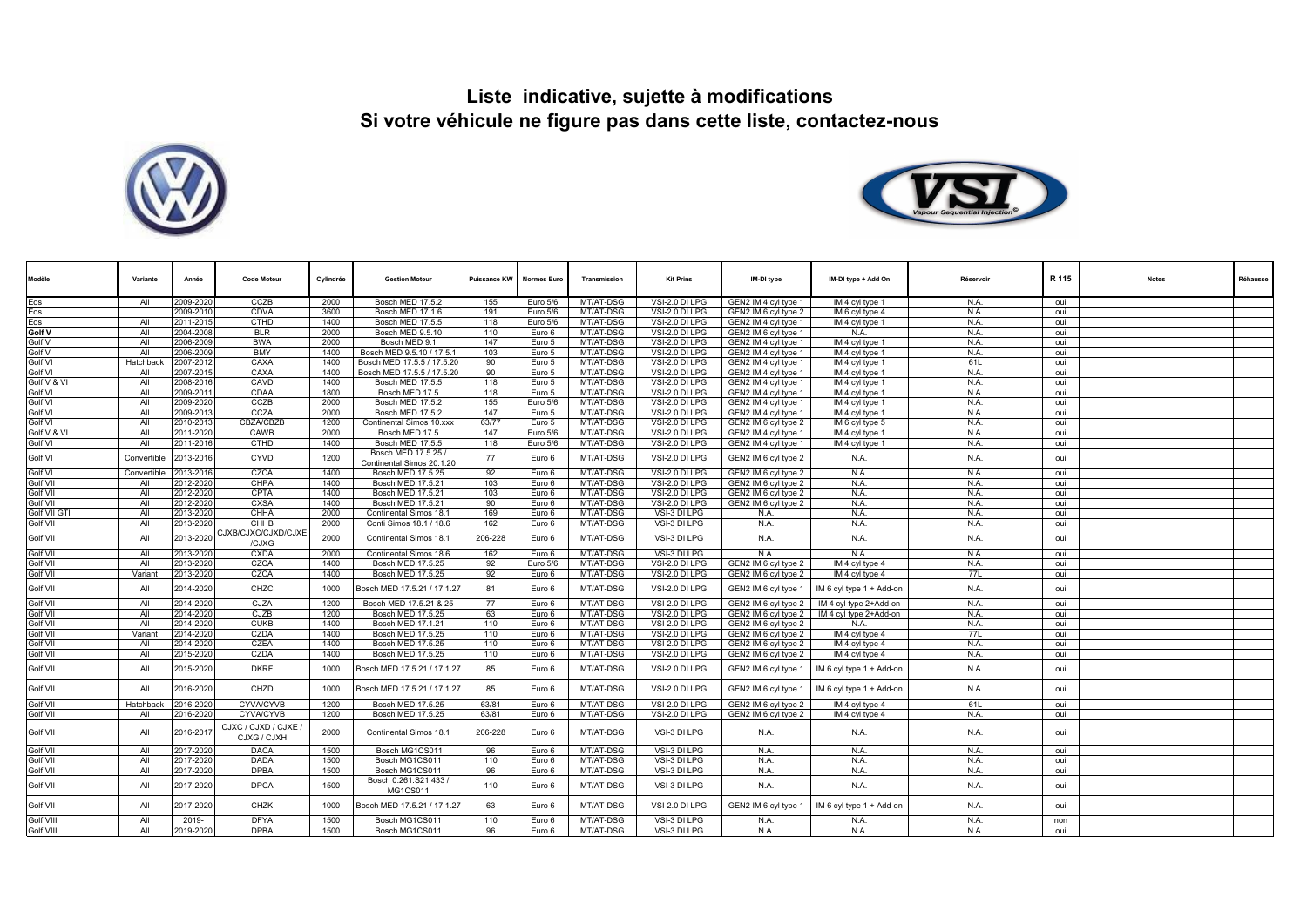



| Modèle           | Variante   | Année                 | <b>Code Moteur</b> | Cylindrée    | <b>Gestion Moteur</b>                                 | Puissance KW | <b>Normes Euro</b> | Transmission           | <b>Kit Prins</b>                 | IM-DI type                                   | IM-DI type + Add On                | Réservoir   | R 115      | <b>Notes</b> | Réhausse |
|------------------|------------|-----------------------|--------------------|--------------|-------------------------------------------------------|--------------|--------------------|------------------------|----------------------------------|----------------------------------------------|------------------------------------|-------------|------------|--------------|----------|
| Golf VIII        | All        | 2020-                 | <b>DLAA</b>        | 1000         | Delphi GCM7.4                                         | 81           | Euro 6D            | MT/AT-DSG              | VSI-3 DI LPG                     | N.A.                                         | N.A.                               | N.A.        | non        |              |          |
| Golf VIII        | All        | 2020-                 | <b>DPCA</b>        | 1500         | Bosch 0.261.S21.433 /<br>MG1CS011                     | 110          | Euro 6D            | MT/AT-DSG              | VSI-3 DI LPG                     | N.A.                                         | N.A.                               | N.A.        | oui        |              |          |
| <b>Golf Plus</b> | All        | 2006-200              | <b>BMY</b>         | 1400         | Bosch MED 9.5.10 / 17.5.1                             | 103          | Euro 5             | MT/AT-DSG              | VSI-2.0 DI LPG                   | GEN2 IM 4 cvl type 1                         | IM 4 cvl type 1                    | N.A         | oui        |              |          |
| <b>Golf Plus</b> | All        | 2007-201              | CAXA               | 1400         | Bosch MED 17.5.5 / 17.5.20                            | 90           | Euro 5             | MT/AT-DSG              | VSI-2.0 DI LPG                   | GEN2 IM 4 cyl type 1                         | IM 4 cyl type 1                    | N.A         | oui        |              |          |
| <b>Golf Plus</b> | All        | 2008-201              | CAVD               | 1400         | Bosch MED 17.5.5                                      | 118          | Euro 5             | MT/AT-DSG              | VSI-2.0 DI LPG                   | GEN2 IM 4 cyl type 1                         | IM 4 cyl type 1                    | N.A.        | oui        |              |          |
| <b>Golf Plus</b> | All        | 2008-201              | CAVD               | 1400         | Bosch MED 17.5.5                                      | 118          | Euro 5             | MT/AT-DSG              | VSI-2.0 DI LPG                   | GEN2 IM 4 cyl type 1                         | IM 4 cyl type 1                    | 61L         | oui        |              |          |
| <b>Golf Plus</b> | All        | 2009-2013             | CBZB               | 1200         | Continental Simos 10.xx                               | 77           | Euro 5/6           | MT/AT-DSG              | VSI-2.0 DI LPG                   | GEN2 IM 6 cyl type 2                         | IM 6 cyl type 5                    | N.A.        | oui        |              |          |
| Golf Sportsvan   | All        | 2014-2020             | CZCA               | 1400         | Bosch Med 17.5.25                                     | 92           | Euro 6             | MT/AT-DSG              | VSI-2.0 DI LPG                   | GEN2 IM 6 cyl type 2                         | IM 4 cyl type 4                    | N.A.        | oui        |              |          |
| Golf Sportsvan   | All        | 2014-2020             | <b>CYVA</b>        | 1200         | Bosch Med 17.5.25 /<br>Continental 20.1.20            | 63           | Euro 6             | MT/AT-DSG              | VSI-2.0 DI LPG                   | GEN2 IM 6 cyl type 2                         | IM 4 cyl type 4                    | N.A.        | oui        |              |          |
| Golf Sportsvan   | All        | 2014-2020             | <b>CYVB</b>        | 1200         | Bosch Med 17.5.25 /<br>Continental 20.1.20            | 81           | Euro 6             | MT/AT-DSG              | VSI-2.0 DI LPG                   | GEN2 IM 6 cyl type 2                         | IM 4 cyl type 4                    | N.A.        | oui        |              |          |
| Golf Sportsvan   | All        | $2015 -$              | <b>DKRF</b>        | 1000         | Bosch MED 17.5.21 / 17.1.27                           | 85           | Euro 6             | MT/AT-DSG              | VSI-2.0 DI LPG                   | GEN2 IM 6 cyl type 1                         | N.A.                               | N.A.        | oui        |              |          |
| Golf Sportsvan   | All        | 2017-2020             | <b>DACA</b>        | 1500         | Bosch MG1CS011                                        | 96           | Euro 6             | MT/AT-DSG              | VSI-3 DI LPG                     | N.A.                                         | N.A.                               | N.A.        | oui        |              |          |
| Golf Sportsvan   | All        | 2017-2020             | <b>DADA</b>        | 1500         | Bosch MG1CS011                                        | 110          | Euro 6             | MT/AT-DSG              | VSI-3 DI LPG                     | N.A.                                         | N.A.                               | N.A.        | oui        |              |          |
| Golf Sportsvan   | All        | 2020-                 | <b>DKLB</b>        | 1000         | Bosch MED 17.1.27                                     | 63           | Euro 6             | MT/AT-DSG              | VSI-2.0 DI LPG                   | GEN2 IM 6 cyl type 1                         | N.A.                               | N.A         | oui        |              |          |
| Jetta            | All        | 2004-2008             | <b>BLR</b>         | 2000         | Bosch MED 9.5.10                                      | 110          | Euro 6             | MT/AT-DSG              | VSI-2.0 DI LPG                   | GEN2 IM 6 cyl type 1                         | N.A.                               | N.A.        | oui        |              |          |
| Jetta            | All        | 2005-201              | <b>CCTA</b>        | 2000         | Bosch MED 17.5.2                                      | 147          | Euro 5             | MT/AT-DSG              | VSI-2.0 DI LPG                   | GEN2 IM 4 cyl type 1                         | IM 4 cyl type 1                    | N.A         | oui        |              |          |
| Jetta            | All        | 2006-201              | BMY                | 1400         | Bosch MED 9.5.10 / 17.5.1                             | 103          | Euro 5             | MT/AT-DSG              | VSI-2.0 DI LPG                   | GEN2 IM 4 cyl type 1                         | IM 4 cyl type 1                    | N.A.        | oui        |              |          |
| Jetta            | All<br>All | 2006-2009             | <b>BWA</b>         | 2000         | Bosch MED 9.                                          | 147          | Euro 5             | MT/AT-DSG              | VSI-2.0 DI LPG                   | GEN2 IM 4 cyl type 1                         | IM 4 cyl type 1                    | N.A.        | oui        |              |          |
| Jetta            | All        | 2006-201              | CCZA<br>CAXA       | 2000         | <b>Bosch MED 17.5.2</b><br>Bosch MED 17.5.5 / 17.5.20 | 147<br>90    | Euro 5             | MT/AT-DSG              | VSI-2.0 DI LPG                   | GEN2 IM 4 cyl type 1                         | IM 4 cyl type 1                    | N.A.        | oui        |              |          |
| Jetta            | All        | 2007-201<br>2008-201  | CAVD               | 1400<br>1400 | Bosch MED 17.5.5                                      | 118          | Euro 5             | MT/AT-DSG<br>MT/AT-DSG | VSI-2.0 DI LPG<br>VSI-2.0 DI LPG | GEN2 IM 4 cyl type 1<br>GEN2 IM 4 cyl type 1 | IM 4 cyl type 1<br>IM 4 cyl type 1 | N.A.<br>N.A | oui<br>oui |              |          |
| Jetta<br>Jetta   | Sedan      | 2010-201              | CBZA/CBZB          | 1200         | Continental Simos 10.xx                               | 63/77        | Euro 5<br>Euro 5   | MT/AT-DSG              | VSI-2.0 DI LPG                   | GEN2 IM 6 cyl type 2                         | IM 6 cyl type 5                    | N.A.        | oui        |              |          |
| Jetta            | All        | 2011-2014             | CAVA               | 1400         | Bosch MED 17.5.5                                      | 110          | Euro 5             | MT/AT-DSG              | VSI-2.0 DI LPG                   | GEN2 IM 4 cyl type 1                         | IM 4 cyl type 1                    | N.A.        | oui        |              |          |
| Jetta            | All        | 2011-2020             | <b>CCTA</b>        | 2000         | Bosch MED 17.5.2                                      | 147          | Euro 5/6           | MT/AT-DSG              | VSI-2.0 DI LPG                   | GEN2 IM 4 cyl type 1                         | IM 4 cyl type 1                    | N.A.        | oui        |              |          |
| Jetta            | All        | 2011-2014             | <b>CTHA</b>        | 1400         | <b>Bosch MED 17.5.5</b>                               | 110          | Euro 5/6           | MT/AT-DSG              | VSI-2.0 DI LPG                   | GEN2 IM 4 cyl type 1                         | IM 4 cyl type 1                    | N.A.        | oui        |              |          |
| Jetta            | All        | 2011-2020             | <b>CTHD</b>        | 1400         | Bosch MED 17.5.5                                      | 118          | Euro 5/6           | MT/AT-DSG              | VSI-2.0 DI LPG                   | GEN2 IM 4 cyl type 1                         | IM 4 cyl type 1                    | N.A.        | oui        |              |          |
| Jetta            | All        | 2014-2015             | CYVD               | 1200         | Bosch MED 17.5.25 /<br>Continental Simos 20.1.20      | 77           | Euro 5             | MT/AT-DSG              | VSI-2.0 DI LPG                   | GEN2 IM 6 cyl type 2                         | IM 4 cyl type 4                    | N.A.        | oui        |              |          |
| Jetta            | All        | 2014-2018             | CZCA               | 1400         | Bosch MED 17.5.25                                     | 92           | Euro 5             | MT/AT-DSG              | VSI-2.0 DI LPG                   | GEN2 IM 6 cyl type 2                         | IM 4 cyl type 4                    | N.A.        | oui        |              |          |
| Jetta            | All        | 2014-2020             | CZDA               | 1400         | Bosch MED 17.5.25                                     | 110          | Euro 6             | MT/AT-DSG              | VSI-2.0 DI LPG                   | GEN2 IM 6 cyl type 2                         | IM 4 cyl type 4                    | N.A.        | oui        |              |          |
| Passat           | All        | 2005-2010             | <b>BLR</b>         | 2000         | Bosch MED 9.5.10                                      | 110          | Euro 6             | MT/AT-DSG              | VSI-2.0 DI LPG                   | GEN2 IM 6 cyl type 1                         | N.A.                               | N.A.        | oui        |              |          |
| Passat           | All        | 2005-201              | BZB                | 1800         | Bosch MED 17.5                                        | 118          | Euro 5             | MT/AT-DSG              | VSI-2.0 DI LPG                   | GEN2 IM 4 cyl type 1                         | IM 4 cyl type 1                    | N.A.        | oui        |              |          |
| Passat           | All        | 2005-201              | <b>CCTA</b>        | 2000         | <b>Bosch MED 17.5.2</b>                               | 147          | Euro 5/6           | MT/AT-DSG              | VSI-2.0 DI LPG                   | GEN2 IM 4 cyl type 1                         | IM 4 cyl type 1                    | N.A.        | oui        |              |          |
| Passat           | All        | 2006-2009             | <b>BWA</b>         | 2000         | Bosch MED 9.1                                         | 147          | Euro 5             | MT/AT-DSG              | VSI-2.0 DI LPG                   | GEN2 IM 4 cyl type 1                         | IM 4 cyl type 1                    | N.A         | oui        |              |          |
| Passat           | All        | 2006-201              | CCZA               | 2000         | Bosch MED 17.5.2                                      | 147          | Euro 5             | MT/AT-DSG              | VSI-2.0 DI LPG                   | GEN2 IM 4 cyl type 1                         | IM 4 cyl type 1                    | N.A.        | oui        |              |          |
| Passat           | All        | 2007-201              | CAXA               | 1400         | Bosch MED 17.5.5 / 17.5.20                            | 90           | Euro 5             | MT/AT-DSG              | VSI-2.0 DI LPG                   | GEN2 IM 4 cyl type 1                         | IM 4 cyl type 1                    | N.A.        | oui        |              |          |
| Passat           | All        | 2007-201              | CDAA               | 1800         | Bosch MED 17.5                                        | 118          | Euro 5/6           | MT/AT-DSG              | VSI-2.0 DI LPG                   | GEN2 IM 4 cyl type 1                         | IM 4 cyl type 1                    | N.A         | oui        |              |          |
| Passat           | Variant    | 2010-201              | CCZB               | 2000         | Bosch MED 17.5.2                                      | 155          | Euro 5             | MT/AT-DSG              | VSI-2.0 DI LPG                   | GEN2 IM 4 cyl type 1                         | IM 4 cyl type 1                    | 66L         | oui        |              |          |
| Passat           | All        | 2010-201              | CCZB               | 2000         | Bosch MED 17.5.2                                      | 155          | Euro 5             | MT/AT-DSG              | VSI-2.0 DI LPG                   | GEN2 IM 4 cyl type 1                         | IM 4 cyl type 1                    | N.A         | oui        |              |          |
| Passat           | All        | 2010-201              | CCZB               | 2000         | Bosch MED 17.5.2                                      | 155          | Euro 5             | MT/AT-DSG              | VSI-2.0 DI LPG                   | GEN2 IM 4 cyl type 1                         | IM 4 cyl type 1                    | N.A         | oui        |              |          |
| Passat           | All        | 2010-2014             | <b>CKMA</b>        | 1400         | Bosch MED 17.5.5                                      | 118          | Euro 5/6           | MT/AT-DSG              | VSI-2.0 DI LPG                   | GEN2 IM 4 cyl type 1                         | IM 4 cyl type 1                    | N.A.        | oui        |              |          |
| Passat           | All        | 2011-2020             | CAWB               | 2000         | Bosch MED 17.5                                        | 147          | Euro 5/6           | MT/AT-DSG              | VSI-2.0 DI LPG                   | GEN2 IM 4 cyl type 1                         | IM 4 cyl type 1                    | N.A         | oui        |              |          |
| Passat           | All        | 2012-2014             | <b>CTHD</b>        | 1400         | <b>Bosch MED 17.5.5</b>                               | 118          | Euro 5/6           | MT/AT-DSG              | VSI-2.0 DI LPG                   | GEN2 IM 4 cyl type 1                         | IM 4 cyl type 1                    | N.A.        | oui        |              |          |
| Passat<br>Passat | All<br>All | 2012-2014             | CDAB<br>CZCA       | 1800         | Bosch MED 17.5                                        | 112<br>92    | Euro 5             | MT/AT-DSG              | VSI-2.0 DI LPG                   | GEN2 IM 4 cyl type 1                         | IM 4 cyl type 1                    | N.A.        | oui        |              |          |
| Passat           | Variant    | 2014-201<br>2014-2020 | CZEA               | 1400<br>1400 | Bosch MED 17.5.25<br>Bosch MED 17.5.25                | 110          | Euro 5             | MT/AT-DSG<br>MT        | VSI-2.0 DI LPG<br>VSI-2.0 DI LPG | GEN2 IM 6 cyl type 2                         | IM 4 cyl type 4                    | N.A.<br>77L | oui        |              |          |
| Passat           | All        | 2014-2020             | CZEA               | 1400         | Bosch MED 17.5.25                                     | 110          | Euro 6<br>Euro 6   | MT/AT-DSG              | VSI-2.0 DI LPG                   | GEN2 IM 6 cyl type 2<br>GEN2 IM 6 cyl type 2 | IM 4 cyl type 4<br>IM 4 cyl type 4 | N.A.        | oui<br>oui |              |          |
| Passat           | All        | 2015-2020             | CHHB               | 2000         | Conti Simos 18.1 / 18.6                               | 162          | Euro 6             | MT/AT-DSG              | VSI-3 DI LPG                     | N.A.                                         | N.A.                               | N.A.        | oui        |              |          |
| Passat           | All        | 2015-2016             | CJSA/CJSB          | 1800         | Continental Simos 12.1                                | 132          | Euro 6             | MT/AT-DSG              | VSI-3 DI LPG                     | N.A.                                         | N.A.                               | N.A.        | oui        |              |          |
|                  |            |                       |                    |              |                                                       |              |                    |                        |                                  |                                              |                                    |             |            |              |          |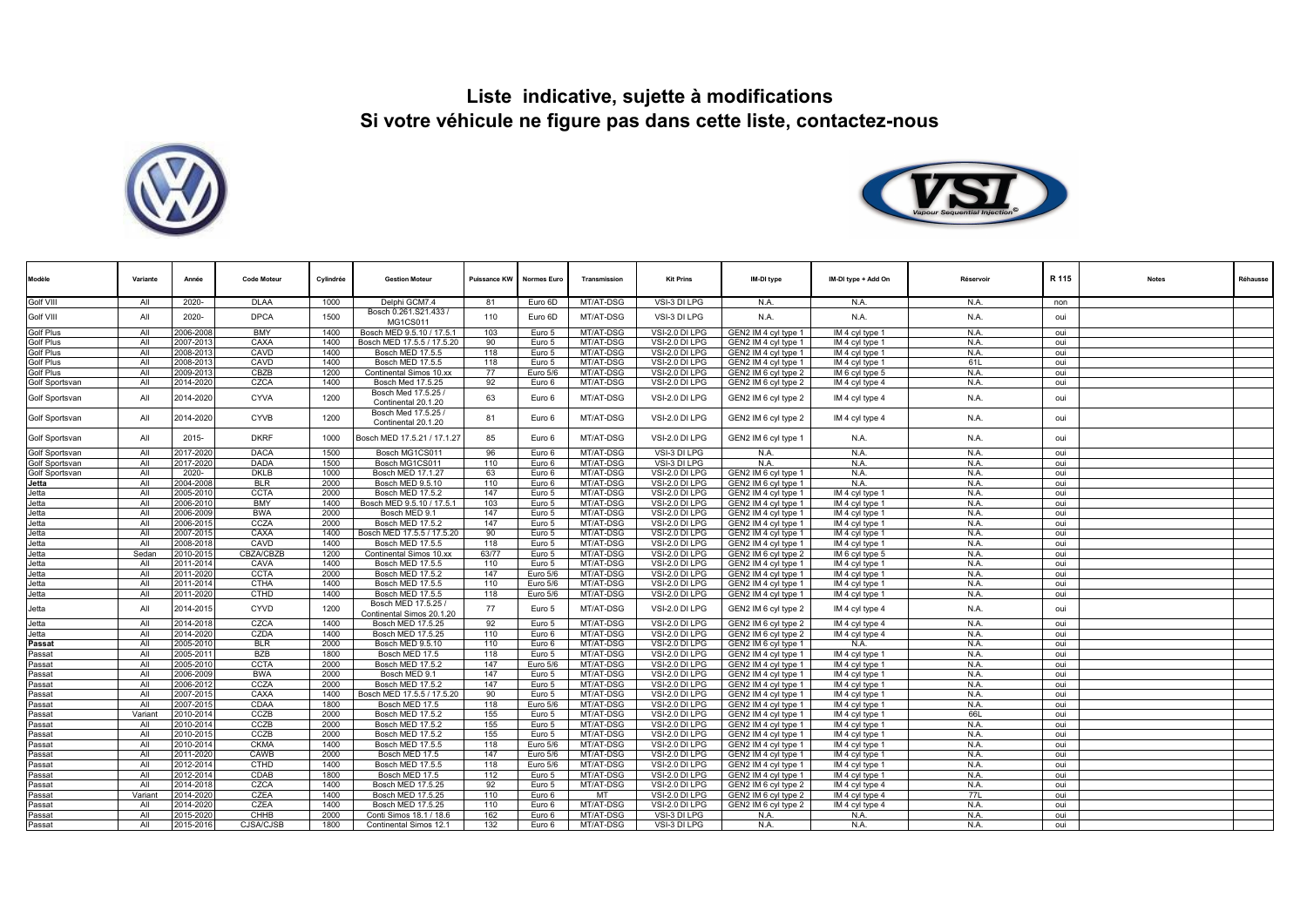



| Modèle          | Variante       | Année     | <b>Code Moteur</b> | Cylindrée | <b>Gestion Moteur</b>             | Puissance KW | <b>Normes Euro</b> | Transmission | <b>Kit Prins</b> | IM-DI type           | IM-DI type + Add On      | Réservoir | R 115 | <b>Notes</b> | Réhausse |
|-----------------|----------------|-----------|--------------------|-----------|-----------------------------------|--------------|--------------------|--------------|------------------|----------------------|--------------------------|-----------|-------|--------------|----------|
| Passat          | All            | 2015-2018 | <b>CJXA</b>        | 2000      | Continental Simos 18.1            | 206          | Euro 6             | MT/AT-DSG    | VSI-3 DI LPG     | N.A.                 | N.A.                     | N.A.      | oui   |              |          |
| Passat          | All            | 2015-2020 | <b>CXDA</b>        | 2000      | Continental Simos 18.6            | 162          | Euro 6             | MT/AT-DSG    | VSI-3 DI LPG     | N.A.                 | N.A.                     | N.A.      | oui   |              |          |
| Passat CC       | Coupe          | 2015-2020 | CZDA               | 1400      | Bosch MED 17.5.25                 | 110          | Euro 6             | MT/AT-DSG    | VSI-2.0 DI LPG   | GEN2 IM 6 cyl type 2 | IM 4 cyl type 4          | N.A.      | oui   |              |          |
| Passat          |                | 2016-202  | <b>CJSA/CJSC</b>   | 1800      | Continental Simos 18.1            | 132          | Euro 6             | MT/AT-DSG    | VSI-3 DI LPG     | N.A.                 | N.A.                     | N.A.      | oui   |              |          |
| Passat          | All            | 2017-202  | <b>DADA</b>        | 1500      | Bosch MG1CS011                    | 110          | Euro 6             | MT/AT-DSG    | VSI-3 DI LPG     | N.A.                 | N.A.                     | N.A.      | oui   |              |          |
| Passat          | All            | 2018-2020 | <b>CZPB</b>        | 2000      | Bosch MG1CS001                    | 140          | Euro 6             | MT/AT-DSG    | VSI-3 DI LPG     | N.A.                 | N.A.                     | N.A.      | oui   |              |          |
| Passat          | All            | 2018-2020 | <b>DKZA</b>        | 2000      | Bosch MG1CS111                    | 140          | Euro 6             | MT/AT-DSG    | VSI-3 DI LPG     | N.A.                 | N.A.                     | N.A.      | oui   |              |          |
| Passat          | All            | 2018-2020 | <b>DNUA</b>        | 2000      | <b>Continental Simos 18.1</b>     | 200          | Euro 6             | MT/AT-DSG    | VSI-2.0 DI LPG   | GEN2 IM 6 cyl type 2 | N.A.                     | N.A.      | oui   |              |          |
| Passat          | All            | 2018-2020 | <b>DPCA</b>        | 1500      | Bosch 0.261.S21.433 /<br>MG1CS011 | 110          | Euro 6             | MT/AT-DSG    | VSI-3 DI LPG     | N.A.                 | N.A.                     | N.A.      | oui   |              |          |
| Phaeton         |                | 2002-2020 | <b>CMVA</b>        | 3600      | N.A                               | 206          | Euro 5/6           | MT/AT-DSG    | VSI-2.0 DI LPG   | GEN2 IM 6 cvl type 2 | IM 6 cvl type 4          | N.A.      | oui   |              |          |
| Polo            | All            | 2010-2020 | CAVE               | 1400      | Bosch MED 17.5.5                  | 132          | Euro 5/6           | MT/AT-DSG    | VSI-2.0 DI LPG   | GEN2 IM 4 cyl type 1 | IM 4 cyl type 1          | N.A.      | oui   |              |          |
| Polo            | All            | 2010-202  | <b>CTHE</b>        | 1400      | Bosch MED 17.5.5                  | 132          | Euro 5/6           | MT/AT-DSG    | VSI-2.0 DI LPG   | GEN2 IM 4 cyl type 1 | IM 4 cyl type 1          | N.A.      | oui   |              |          |
| Polo            | H <sub>B</sub> | 2011-201  | CBZB / CBZC        | 1200      | Continental Simos 10.xxx          | 66/77        | Euro 5             | MT/AT-DSG    | VSI-2.0 DI LPG   | GEN2 IM 6 cyl type 2 | IM 6 cyl type 5          | 66L       | oui   |              |          |
| Polo            | All            | 2011-201  | CBZB / CBZC        | 1200      | Continental Simos 10.xxx          | 66/77        | Euro 5             | MT/AT-DSG    | VSI-2.0 DI LPG   | GEN2 IM 6 cyl type 2 | IM 6 cyl type 5          | N.A.      | oui   |              |          |
| Polo            | All            | 2011-2014 | CBZB / CBZC        | 1200      | Continental Simos 10.xxx          | 66/77        | Euro 5             | MT/AT-DSG    | VSI-2.0 DI LPG   | GEN2 IM 6 cyl type 2 | IM 6 cyl type 5          | N.A.      | oui   |              |          |
| Polo            | All            | 2012-2020 | <b>CPTA</b>        | 1400      | Bosch MED 17.5.21                 | 103          | Euro 6             | MT/AT-DSG    | VSI-2.0 DI LPG   | GEN2 IM 6 cyl type 2 | N.A.                     | N.A.      | oui   |              |          |
| Polo            | All            | 2014-202  | CZEA               | 1400      | Bosch MED 17.5.25                 | 110          | Euro 6             | MT/AT-DSG    | VSI-2.0 DI LPG   | GEN2 IM 6 cyl type 2 | IM 4 cyl type 4          | N.A.      | oui   |              |          |
| Polo            | Hatchbac       | 2014-2020 | CJZC/CJZD          | 1200      | Bosch MED 17.5.25                 | 66/81        | Euro 6             | MT/AT-DSG    | VSI-2.0 DI LPG   | GEN2 IM 6 cyl type 2 | IM 4 cyl type 2+Add-on   | 66L       | oui   |              |          |
| Polo            | All            | 2014-2020 | CJZC/CJZD          | 1200      | Bosch MED 17.5.25                 | 66/81        | Euro 6             | MT/AT-DSG    | VSI-2.0 DI LPG   | GEN2 IM 6 cyl type 2 | IM 4 cyl type 2+Add-on   | N.A.      | oui   |              |          |
| Polo            | All            | 2014-2020 | CJZC/CJZD          | 1200      | Bosch MED 17.5.25                 | 66/81        | Euro 6             | MT/AT-DSG    | VSI-2.0 DI LPG   | GEN2 IM 6 cyl type 2 | IM 4 cyl type 2+Add-on   | N.A.      | oui   |              |          |
| Polo            | All            | 2014-2020 | CHZB/CHZL          | 1000      | Bosch MED 17.5.21 / 17.1.27       | 70           | Euro 6             | MT/AT-DSG    | VSI-2.0 DI LPG   | GEN2 IM 6 cyl type 1 | IM 6 cyl type 1 + Add-on | N.A.      | oui   |              |          |
| Polo            | All            | 2014-2020 | CHZC               | 1000      | Bosch MED 17.5.21 / 17.1.27       | 81           | Euro 6             | MT/AT-DSG    | VSI-2.0 DI LPG   | GEN2 IM 6 cyl type 1 | IM 6 cyl type 1 + Add-on | N.A.      | oui   |              |          |
| Polo            | All            | $2014 -$  | CJSA/CJSB          | 1800      | Continental Simos 18.1            | 141          | Euro 6             | MT/AT-DSG    | VSI-3 DI LPG     | N.A.                 | N.A.                     | N.A.      | oui   |              |          |
| Polo            | All            | 2017-2020 | CHZJ / DKJA / DKRF | 1000      | Bosch MED 17.5.21 / 17.1.27       | 85           | Euro 6             | MT/AT-DSG    | VSI-2.0 DI LPG   | GEN2 IM 6 cyl type 1 | IM 6 cyl type 1 + Add-on | N.A.      | oui   |              |          |
| Polo            | All            | 2017-2020 | <b>DADA</b>        | 1500      | Bosch MG1CS011                    | 110          | Euro 6             | MT/AT-DSG    | VSI-3 DI LPG     | N.A.                 | N.A.                     | N.A.      | oui   |              |          |
| Polo            | All            | 2017-     | <b>DKZC</b>        | 2000      | Bosch MG1CS111                    | 147          | Euro 6 / 6D        | MT/AT-DSG    | VSI-3 DI LPG     | N.A.                 | N.A.                     | N.A.      | oui   |              |          |
| Polo            | All            | 2018-2020 | <b>DKLA</b>        | 1000      | Bosch MED 17.1.27                 | 70           | Euro 6             | MT/AT-DSG    | VSI-2.0 DI LPG   | GEN2 IM 6 cyl type 1 | N.A.                     | N.A.      | oui   |              |          |
| Polo            | All            | 2018-2020 | <b>DPCA</b>        | 1500      | Bosch 0.261.S21.433 /<br>MG1CS011 | 110          | Euro 6             | MT/AT-DSG    | VSI-3 DI LPG     | N.A.                 | N.A.                     | N.A.      | oui   |              |          |
| Polo VI         | All            | 2020-     | <b>DLAA</b>        | 1000      | Delphi GCM7.4                     | 81           | Euro 6D            | MT/AT-DSG    | VSI-3 DI LPG     | N.A.                 | N.A.                     | N.A.      | oui   |              |          |
| <b>Scirocco</b> | All            | 2007-2020 | CAXA               | 1400      | Bosch MED 17.5.5 / 17.5.20        | 90           | Euro 5/6           | MT/AT-DSG    | VSI-2.0 DI LPG   | GEN2 IM 4 cyl type 1 | IM 4 cyl type 1          | N.A.      | oui   |              |          |
| Scirocco        | All            | 2008-201  | CAVD               | 1400      | Bosch MED 17.5.5                  | 118          | Euro 5/6           | MT/AT-DSG    | VSI-2.0 DI LPG   | GEN2 IM 4 cvl type 1 | IM 4 cyl type 1          | N.A.      | oui   |              |          |
| Scirocco        | All            | 2009-2020 | CCZB               | 2000      | Bosch MED 17.5.2                  | 155          | Euro 5/6           | MT/AT-DSG    | VSI-2.0 DI LPG   | GEN2 IM 4 cyl type 1 | IM 4 cyl type 1          | N.A.      | oui   |              |          |
| Scirocco        | All            | 2011-201  | <b>CTHD</b>        | 1400      | Bosch MED 17.5.5                  | 118          | Euro 5/6           | MT/AT-DSG    | VSI-2.0 DI LPG   | GEN2 IM 4 cyl type 1 | IM 4 cyl type 1          | N.A.      | oui   |              |          |
| Scirocco        | All            | 2013-2017 | CZCA               | 1400      | Bosch Med 17.5.25                 | 92           | Euro 6             | MT/AT-DSG    | VSI-2.0 DI LPG   | GEN2 IM 6 cvl type 2 | IM 4 cvl type 4          | N.A.      | oui   |              |          |
| Scirocco        | All            | 2015-2020 | CZDA               | 1400      | Bosch Med 17.5.25                 | 110          | Euro 6             | MT/AT-DSG    | VSI-2.0 DI LPG   | GEN2 IM 6 cyl type 2 | IM 4 cyl type 4          | N.A.      | oui   |              |          |
| Sharan          | All            | 2010-2020 | CAVA               | 1400      | Bosch MED 17.5.5                  | 110          | Euro 5/6           | MT/AT-DSG    | VSI-2.0 DI LPG   | GEN2 IM 4 cyl type 1 | IM 4 cyl type 1          | N.A.      | oui   |              |          |
| Sharan          | All            | 2010-2020 | CCZA               | 2000      | Bosch MED 17.5.2                  | 147          | Euro 5/6           | MT/AT-DSG    | VSI-2.0 DI LPG   | GEN2 IM 4 cyl type 1 | IM 4 cyl type 1          | N.A.      | oui   |              |          |
| Sharan          | All            | 2010-2020 | <b>CTHA</b>        | 1400      | Bosch MED 17.5.5                  | 110          | Euro 5/6           | MT/AT-DSG    | VSI-2.0 DI LPG   | GEN2 IM 4 cyl type 1 | IM 4 cyl type 1          | N.A.      | oui   |              |          |
| Sharan          | All            | 2015-202  | CZDA               | 1400      | Bosch Med 17.5.25                 | 110          | Euro 6             | MT/AT-DSG    | VSI-2.0 DI LPG   | GEN2 IM 6 cyl type 2 | IM 4 cyl type 4          | N.A.      | oui   |              |          |
| T-Cross         | All            | 2018-2020 | <b>DKLA</b>        | 1000      | Bosch MED 17.1.27                 | 70           | Euro 6             | MT/AT-DSG    | VSI-2.0 DI LPG   | GEN2 IM 6 cyl type 1 | N.A.                     | N.A.      | oui   |              |          |
| -Cross          | All            | 2018-2020 | <b>DKRF</b>        | 1000      | Bosch MED 17.5.21 / 17.1.27       | 85           | Euro 6             | MT/AT-DSG    | VSI-2.0 DI LPG   | GEN2 IM 6 cyl type 1 | IM 6 cyl type 1 + Add-on | N.A.      | oui   |              |          |
| T-Cross         | All            | 2020-     | <b>DADA</b>        | 1500      | Bosch MG1CS011                    | 110          | Euro 6             | MT/AT-DSG    | VSI-3 DI LPG     | N.A.                 | N.A.                     | N.A.      | oui   |              |          |
| ⊺-Cross         | All            | 2020-     | <b>DLAA</b>        | 1000      | Delphi GCM7.4                     | 81           | Euro 6D            | MT/AT-DSG    | VSI-3 DI LPG     | N.A.                 | N.A.                     | N.A.      | oui   |              |          |
| T-Cross         | All            | 2020-     | <b>DPCA</b>        | 1500      | Bosch 0.261.S21.433 /<br>MG1CS011 | 110          | Euro 6             | MT/AT-DSG    | VSI-3 DI LPG     | N.A.                 | N.A.                     | N.A.      | oui   |              |          |
| T-Roc           | All            | 2017-2020 | CHZJ               | 1000      | Bosch MED 17.5.21 / 17.1.27       | 85           | Euro 6             | MT/AT-DSG    | VSI-2.0 DI LPG   | GEN2 IM 6 cyl type 1 | IM 6 cyl type 1 + Add-on | N.A.      | oui   |              |          |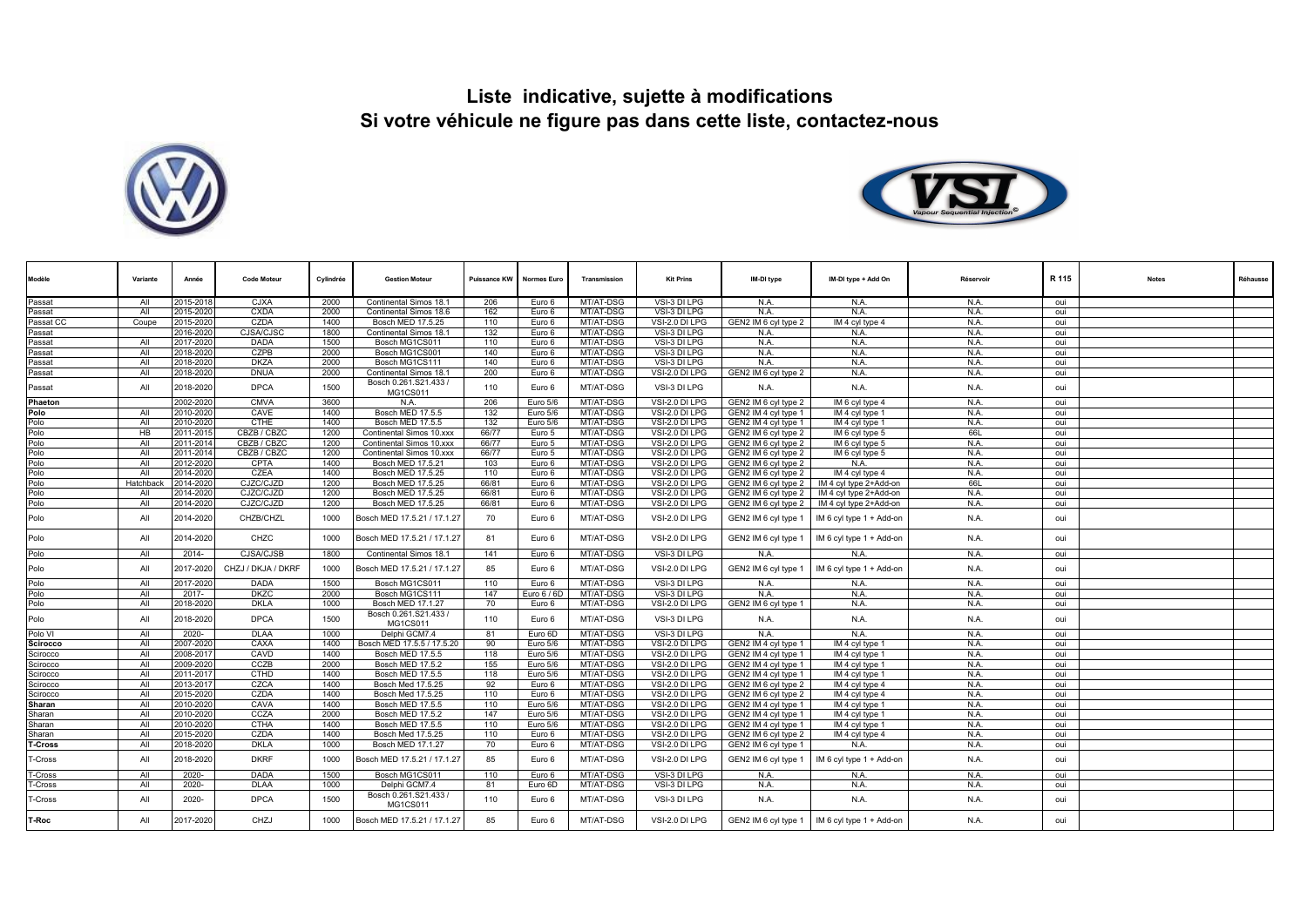



| Modèle         | Variante    | Année     | <b>Code Moteur</b> | Cylindrée | <b>Gestion Moteur</b>                            | Puissance KW | <b>Normes Euro</b> | Transmission | <b>Kit Prins</b> | IM-DI type           | IM-DI type + Add On      | Réservoir | R 115 | <b>Notes</b> | Réhausse |
|----------------|-------------|-----------|--------------------|-----------|--------------------------------------------------|--------------|--------------------|--------------|------------------|----------------------|--------------------------|-----------|-------|--------------|----------|
| T-Roc          | All         | 2017-2020 | CZPB               | 2000      | Bosch MG1CS001                                   | 140          | Euro 6             | MT/AT-DSG    | VSI-3 DI LPG     | N.A.                 | N.A.                     | N.A.      | oui   |              |          |
| -Roc           | All         | 2017-2020 | <b>DADA</b>        | 1500      | Bosch MG1CS011                                   | 110          | Euro 6             | MT/AT-DSG    | VSI-3 DI LPG     | N.A.                 | N.A.                     | N.A.      | oui   |              |          |
| Г-Roc          | All         | 2017-2020 | DKRA / DKRF        | 1000      | Bosch MED 17.5.21 / 17.1.27                      | 85           | Euro 6             | MT/AT-DSG    | VSI-2.0 DI LPG   | GEN2 IM 6 cyl type 1 | IM 6 cyl type 1 + Add-on | N.A.      | oui   |              |          |
| <b>F-Roc</b>   | All         | 2017-2020 | <b>DKZA</b>        | 2000      | Bosch MG1CS111                                   | 140          | Euro 6             | MT/AT-DSG    | VSI-3 DI LPG     | N.A                  | N.A.                     | N.A.      | oui   |              |          |
| -Roc           | All         | 2018-2020 | <b>DPCA</b>        | 1500      | Bosch 0.261.S21.433 /<br>MG1CS011                | 110          | Euro 6             | MT/AT-DSG    | VSI-3 DI LPG     | N.A.                 | N.A.                     | N.A.      | oui   |              |          |
| Г-Roc          | All         | 2020-     | <b>DLAA</b>        | 1000      | Delphi GCM7.4                                    | 81           | Euro 6D            | MT/AT-DSG    | VSI-3 DI LPG     | N.A                  | N.A.                     | N.A       | oui   |              |          |
| T5             | Transporter | 2011-2020 | CJKA/CJKB          | 2000      | Bosch MED 17.1                                   | 110/150      | Euro 6             | MT/AT-DSG    | VSI-2.0 DI LPG   | GEN2 IM 4 cyl type 1 | IM 4 cyl type 1          | N.A.      | oui   |              |          |
| T5             | Transporter | 2011-2020 | <b>CJKA/CJKB</b>   | 2000      | Bosch MED 17.1                                   | 110/150      | Euro 5/6           | MT/AT-DSG    | VSI-2.0 DI LPG   | GEN2 IM 4 cyl type 1 | IM 4 cyl type 1          | 61L       | oui   |              |          |
| T <sub>6</sub> | Transporter | 2011-2020 | <b>CJKA/CJKB</b>   | 2000      | Bosch MED 17.1                                   | 110/150      | Euro 6             | MT/AT-DSG    | VSI-2.0 DI LPG   | GEN2 IM 4 cvl type 1 | IM 4 cvl type 1          | N.A       | oui   |              |          |
| T <sub>6</sub> | Transporter | 2015-2020 | CJKA/CJKB          | 2000      | Bosch MED 17.1                                   | 110/150      | Euro 6             | MT/AT-DSG    | VSI-2.0 DI CNG   | GEN2 IM 4 cyl type 1 | IM 4 cyl type 1          | N.A.      | oui   |              |          |
| Tiguan         | All         | 2007-2020 | CAXA               | 1400      | Bosch MED 17.5.5 / 17.5.20                       | 90           | Euro 5/6           | MT/AT-DSG    | VSI-2.0 DI LPG   | GEN2 IM 4 cyl type 1 | IM 4 cyl type 1          | 61L       | oui   |              |          |
| Tiguan         | All         | 2007-2020 | CAXA               | 1400      | Bosch MED 17.5.5 / 17.5.20                       | 90           | Euro 5/6           | MT/AT-DSG    | VSI-2.0 DI LPG   | GEN2 IM 4 cyl type 1 | IM 4 cyl type 1          | N.A.      | oui   |              |          |
| Tiquan         | All         | 2007-2020 | CCZC               | 2000      | <b>Bosch MED 17.5.2</b>                          | 125          | Euro 5/6           | MT/AT-DSG    | VSI-2.0 DI LPG   | GEN2 IM 4 cyl type 1 | IM 4 cyl type 1          | N.A       | oui   |              |          |
| Tiguan         | All         | 2007-2020 | <b>CCTA</b>        | 2000      | Bosch MED 17.5.2                                 | 147          | Euro 5/6           | MT/AT-DSG    | VSI-2.0 DI LPG   | GEN2 IM 4 cvl type 1 | IM 4 cvl type 1          | N.A.      | oui   |              |          |
| <b>Tiquan</b>  | All         | 2007-2020 | CCZA               | 2000      | Bosch MED 17.5.2                                 | 147          | Euro 5/6           | MT/AT-DSG    | VSI-2.0 DI LPG   | GEN2 IM 4 cyl type 1 | IM 4 cyl type 1          | N.A.      | oui   |              |          |
| Tiguan         | All         | 2008-2018 | CTHA               | 1400      | Bosch MED 17.5.5                                 | 110          | Euro 5/6           | MT/AT-DSG    | VSI-2.0 DLLPG    | GEN2 IM 4 cvl type 1 | IM 4 cvl type 1          | N.A       | oui   |              |          |
| Tiguan         | All         | 2008-2020 | CAVA               | 1400      | Bosch MED 17.5.5                                 | 110          | Euro 5/6           | MT/AT-DSG    | VSI-2.0 DI LPG   | GEN2 IM 4 cyl type 1 | IM 4 cyl type 1          | N.A.      | oui   |              |          |
| Tiguan         | All         | 2011-2020 | CAVA               | 1400      | Bosch MED 17.5.5                                 | 110          | Euro 5/6           | MT/AT-DSG    | VSI-2.0 DI LPG   | GEN2 IM 4 cyl type 1 | IM 4 cyl type 1          | 61L       | oui   |              |          |
| Tiguan         | All         | 2011-2018 | CAVD               | 1400      | Bosch MED 17.5.5                                 | 118          | Euro 5/6           | MT/AT-DSG    | VSI-2.0 DI LPG   | GEN2 IM 4 cyl type 1 | IM 4 cyl type 1          | N.A       | oui   |              |          |
| Tiguan         | All         | 2011-2020 | CAWA               | 2000      | Bosch MED 17.5                                   | 125          | Euro 5/6           | MT/AT-DSG    | VSI-2.0 DI LPG   | GEN2 IM 4 cyl type 1 | IM 4 cyl type 1          | N.A.      | oui   |              |          |
| Tiguan         | All         | 2011-2020 | CAWB               | 2000      | Bosch MED 17.5                                   | 147          | Euro 5/6           | MT/AT-DSG    | VSI-2.0 DI LPG   | GEN2 IM 4 cyl type 1 | IM 4 cyl type 1          | N.A.      | oui   |              |          |
| Tiguan         | All         | 2011-2020 | CCZB               | 2000      | Bosch MED 17.5.2                                 | 155          | Euro 5/6           | MT/AT-DSG    | VSI-2.0 DI LPG   | GEN2 IM 4 cyl type 1 | IM 4 cyl type 1          | N.A.      | oui   |              |          |
| Tiguan         | All         | 2011-2020 | CCZD               | 2000      | Bosch MED 17.5                                   | 132          | Euro 5/6           | MT/AT-DSG    | VSI-2.0 DI LPG   | GEN2 IM 4 cvl tvpe 1 | IM 4 cvl type 1          | N.A       | oui   |              |          |
| Tiguan         | All         | 2011-2018 | <b>CTHD</b>        | 1400      | Bosch MED 17.5.5                                 | 118          | Euro 5/6           | MT/AT-DSG    | VSI-2.0 DI LPG   | GEN2 IM 4 cyl type 1 | IM 4 cyl type 1          | N.A.      | oui   |              |          |
| Tiguan         | All         | 2015-2020 | CZDA               | 1400      | <b>Bosch Med 17.5.25</b>                         | 110          | Euro 6             | MT/AT-DSG    | VSI-2.0 DI LPG   | GEN2 IM 6 cyl type 2 | IM 4 cyl type 4          | N.A.      | oui   |              |          |
| Tiguan         | All         | 2016-2020 | CHHB               | 2000      | Conti Simos 18.1 / 18.6                          | 162          | Euro 6             | MT/AT-DSG    | VSI-3 DI LPG     | N.A.                 | N.A.                     | N.A       | oui   |              |          |
| Tiguan         | All         | 2016-2020 | <b>CXDA</b>        | 2000      | Continental Simos 18.6                           | 162          | Euro 6             | MT/AT-DSG    | VSI-3 DI LPG     | N.A                  | N.A.                     | N.A.      | oui   |              |          |
| Tiguan         | All         | 2016-2020 | CZCA               | 1400      | Bosch MED 17.5.25                                | 92           | Euro 5/6           | MT/AT-DSG    | VSI-2.0 DI LPG   | GEN2 IM 6 cyl type 2 | IM 4 cyl type 4          | N.A       | oui   |              |          |
| Tiguan         | All         | 2016-2020 | CZEA               | 1400      | Bosch MED 17.5.25                                | 110          | Euro 6             | MT/AT-DSG    | VSI-2.0 DI LPG   | GEN2 IM 6 cvl type 2 | IM 4 cvl type 4          | N.A.      | oui   |              |          |
| Tiguan         | All         | 2016-2020 | CZPA               | 2000      | Bosch MG1CS001                                   | 132          | Euro 6             | MT/AT-DSG    | VSI-3 DI LPG     | N.A                  | N.A.                     | N.A.      | oui   |              |          |
| Tiguan         | All         | 2016-2020 | DADA               | 1500      | Bosch MG1CS011                                   | 110          | Euro 6             | MT/AT-DSG    | VSI-3 DI LPG     | N.A.                 | N.A.                     | N.A.      | oui   |              |          |
| Tiguan         | All         | 2018-     | <b>DKTA</b>        | 2000      | Continental Simos 18.10                          | 169          | Euro 6             | MT/AT-DSG    | VSI-2.0 DI LPG   | GEN2 IM 6 cyl type 2 | N.A.                     | N.A.      | oui   |              |          |
| Tiguan         | All         | 2018-2020 | <b>DKZA</b>        | 2000      | Bosch MG1CS111                                   | 140          | Euro 6             | MT/AT-DSG    | VSI-3 DI LPG     | N.A                  | N.A.                     | N.A       | oui   |              |          |
| Tiguan         | All         | 2018-2020 | <b>DNLA</b>        | 2000      | Bosch MG1CS111                                   | 140          | Euro 6             | MT/AT-DSG    | VSI-3 DI LPG     | N.A.                 | N.A.                     | N.A.      | oui   |              |          |
| Tiguan         | All         | 2018-2020 | <b>DPCA</b>        | 1500      | Bosch 0.261.S21.433 /<br><b>MG1CS011</b>         | 110          | Euro 6             | MT/AT-DSG    | VSI-3 DI LPG     | N.A.                 | N.A.                     | N.A.      | oui   |              |          |
| Touareg        | SUV         | 2006-2010 | <b>BAR</b>         | 4200      | Bosch MED 9.1.1                                  | 257          | Euro 5             | MT/AT-DSG    | VSI-2.0 DI LPG   | GEN2 IM 6 cyl type 1 | IM 4 cyl type 1          | N.A.      | oui   |              |          |
| Touared        | SUV         | 2010-2020 | CGRA               | 3600      | Bosch MED 17.1.6                                 | 206          | Euro 5/6           | MT/AT-DSG    | VSI-2.0 DI LPG   | GEN2 IM 6 cvl type 2 | IM 6 cvl type 4          | N.A.      | oui   |              |          |
| Touran         |             | 2003-2007 | <b>BLR</b>         | 2000      | Bosch MED 9.5.10                                 | 110          | Euro 6             | MT/AT-DSG    | VSI-2.0 DI LPG   | GEN2 IM 6 cvl type 1 | N.A.                     | N.A.      | oui   |              |          |
| Touran         |             | 2006-2010 | <b>BMY</b>         | 1400      | Bosch MED 9.5.10 / 17.5.1                        | 103          | Euro 5             | MT/AT-DSG    | VSI-2.0 DI LPG   | GEN2 IM 4 cyl type 1 | IM 4 cvl type 1          | N.A.      | oui   |              |          |
| Touran         |             | 2006-201  | CAVB               | 1400      | Bosch MED 17.5.5                                 | 125          | Euro 5             | MT/AT-DSG    | VSI-2.0 DI LPG   | GEN2 IM 4 cyl type 1 | IM 4 cyl type 1          | N.A.      | oui   |              |          |
| Touran         |             | 2006-201  | CAVC               | 1400      | Bosch MED 17.5.5                                 | 103          | Euro 5             | MT/AT-DSG    | VSI-2.0 DI LPG   | GEN2 IM 4 cyl type 1 | IM 4 cyl type 1          | N.A       | oui   |              |          |
| Touran         |             | 2010-2020 | CBZB               | 1200      | Continental Simos 10.xxx                         | 63/77        | Euro 5/6           | MT/AT-DSG    | VSI-2.0 DI LPG   | GEN2 IM 6 cyl type 2 | IM 4 cyl type 4          | N.A       | oui   |              |          |
| Touran         |             | 2010-2015 | <b>CTHB</b>        | 1400      | Bosch MED 17.5.5                                 | 125          | Euro 5             | MT/AT-DSG    | VSI-2.0 DLLPG    | GEN2 IM 4 cyl type 1 | IM 4 cvl type 1          | N.A.      | oui   |              |          |
| Touran         |             | 2010-201  | <b>CTHC</b>        | 1400      | Bosch MED 17.5.5                                 | 103          | Euro 5             | MT/AT-DSG    | VSI-2.0 DI LPG   | GEN2 IM 4 cyl type 1 | IM 4 cyl type 1          | N.A       | oui   |              |          |
| Touran         |             | 2015-201  | CJSA/CJSB          | 1800      | Continental Simos 12.1                           | 132          | Euro 6             | MT/AT-DSG    | VSI-3 DI LPG     | N.A.                 | N.A.                     | N.A.      | oui   |              |          |
| Touran         |             | 2015-2020 | <b>CYVB</b>        | 1200      | Bosch MED 17.5.25 /<br>Continental Simos 20.1.20 | 81           | Euro 6             | MT/AT-DSG    | VSI-2.0 DI LPG   | GEN2 IM 6 cyl type 2 | IM 4 cyl type 4          | N.A.      | oui   |              |          |
| Touran         |             | 2015-2020 | CZDA               | 1400      | Bosch Med 17,5,25                                | 110          | Euro 6             | MT/AT-DSG    | VSI-2.0 DI LPG   | GEN2 IM 6 cyl type 2 | IM 4 cyl type 4          | N.A       | oui   |              |          |
| Touran         |             | 2016-2020 | CJSA/CJSB          | 1800      | Continental Simos 18.1                           | 132          | Euro 6             | MT/AT-DSG    | VSI-3 DI LPG     | N.A.                 | N.A.                     | N.A.      | oui   |              |          |
| Touran         |             | 2017-2020 | <b>DADA</b>        | 1500      | Bosch MG1CS011                                   | 110          | Euro 6             | MT/AT-DSG    | VSI-3 DI LPG     | N.A                  | N.A.                     | N.A.      | oui   |              |          |
|                |             |           |                    |           |                                                  |              |                    |              |                  |                      |                          |           |       |              |          |